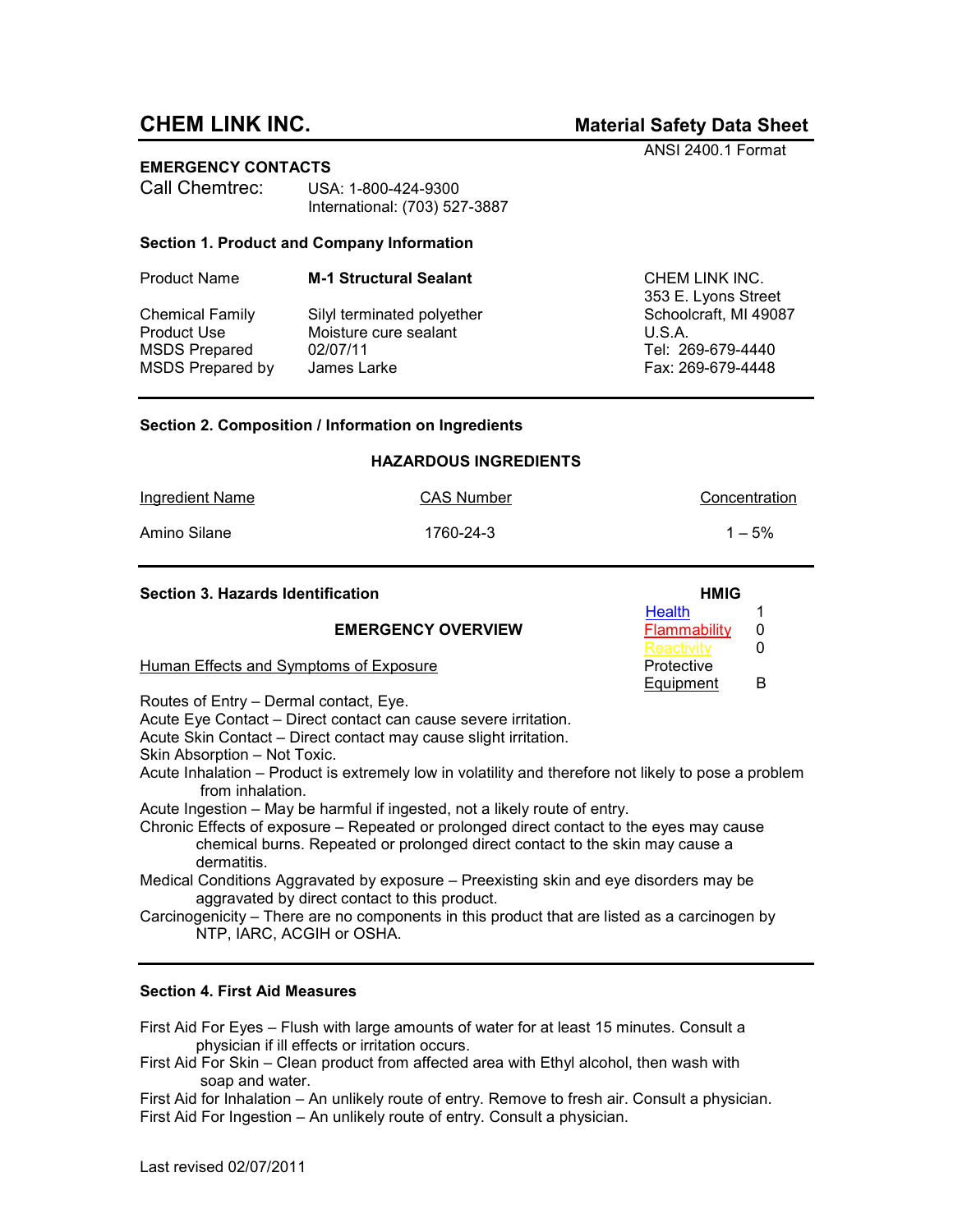**Section 5. Fire Fighting Measures** 

 **M-1 Structural Sealant** 

Special Fire Fighting Instructions – None. Full emergency equipment with self – contained breathing apparatus and full protective clothing should be worn by firefighters. Extinguishing Media – Water,  $CO<sub>2</sub>$  Dry Chemical Foam. Unusual Fire and Explosion Hazards – None. This product is not considered flammable. Flashpoint – Not applicable. Upper Flammable Limit – Not applicable. Lower Flammable Limit – Not applicable. Autoignition temperature – Not applicable. Sensitivity to Impact – Not applicable. Sensitivity to Static Discharge – Not applicable. Hazardous Combustion Products – Thermal decomposition may produce toxic fumes of Carbon Monoxide and/or Carbon dioxide.

## **Section 6. Accidental release measures**

Personal Precautions – Use personal protection recommended in section 8. Methods For Cleaning Up – Collect spill with absorbent material such as cardboard and place into a container approved for waste disposal.

# **Section 7. Handling and Storage**

Handling – Use personal protection recommended in section 8. Avoid eye, skin and clothing contact.

Storage – Store in a cool dry area (this product polymerizes when in contact with moisture.)

# **Section 8. Exposure Controls / Personal Protection**

Exposure Guidelines – No established limits. Engineering controls – No specific controls are needed. Personal Protective Equipment: Eye Protection – Wear safety glasses or goggles to avoid eye contact. Skin Protection – Wear impervious gloves such as vinyl to minimize contact with skin. Respiratory Protection – Not required. Work/Hygienic Practices – Avoid contact with eyes and skin. Wash thoroughly after handling and before eating or drinking.

## **Section 9. Physical and Chemical Properties**

Physical State...............................Paste.(reacts with moisture to become a firm synthetic rubber) Odor and appearance .....................Mild ester odor, thick paste of various colors. pHCCCCCCCCCCCCC C..Not established. Specific GravityCCCCCCC.. C..Varies from color to color. All colors are heavier than water. DensityCCCCCCCCCC.CC..~ 11.7 lbs/gal. Vapor Density (air = 1).....................> 1 Vapor Pressure (mmHg)................Not established. Evaporation Rate...........................Not Applicable.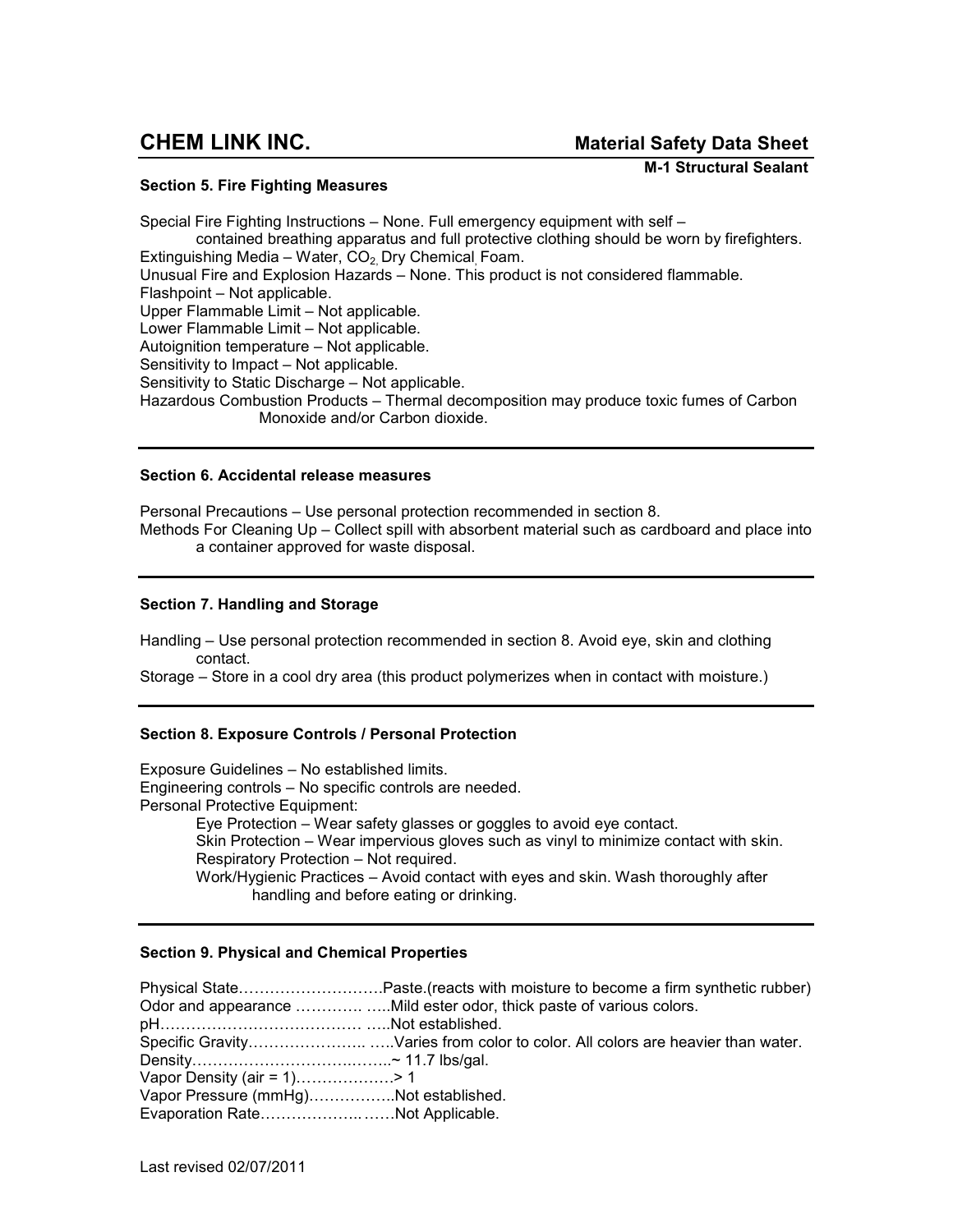# **CHEM LINK INC.** *Material Safety Data Sheet*

**M-1 Structural Sealant**

## **Section 9. Physical and Chemical Properties** (continued)

Boiling Point..................................Not established. Freezing Point..............................Not established. Coefficient of Water/Oil Distribution...Not established ViscosityCCCCCCCCCCCC..~ 1,000,000 cP

## **Section 10. Stability and Reactivity**

Stability – Considered Stable. Conditions to Avoid – None known Incompatible Materials – None known. Hazardous Decomposition Products – None known. Hazardous polymerization – Will not occur. Reactivity – Hazardous reaction will not occur.

# **Section 11. Toxicological Information**

Information below is based on Amino Silane (refer to sections 2.and 3.)

Oral – Result: LD50 > 2,000 mg/kg. Remark: Very low order of toxicity. Skin Absorption – Result: LD50 > 2,000 mg/kg. Remark: Very low order of toxicity. Skin Direct contact – Result: Slight irritation. Eye Direct contact – Result: Severe irritation. Remark: Causes corneal injury. Inhalation – Result: LC50 Not acutely Toxic. Exposure Limits – Not applicable. Sensitization – No. Reproductive Toxicity – No. Mutagenicity – No. Teratogenicity – No Synergistic Products – None.

# **Section 12. Ecological Information**

No known applicable information.

## **Section 13. Disposal Considerations**

If this product as supplied becomes a waste, it does not meet the criteria of a hazardous waste as defined under the Resource Conservation and Recovery Act (RCRA) 40 CFR 261. This product becomes a firm synthetic rubber when cured. Please allow to cure before disposal.

## **Section 14. Transport Information**

Special Shipping Information – None. DOT – Not regulated. TDG – Not available. PIN – Not available.